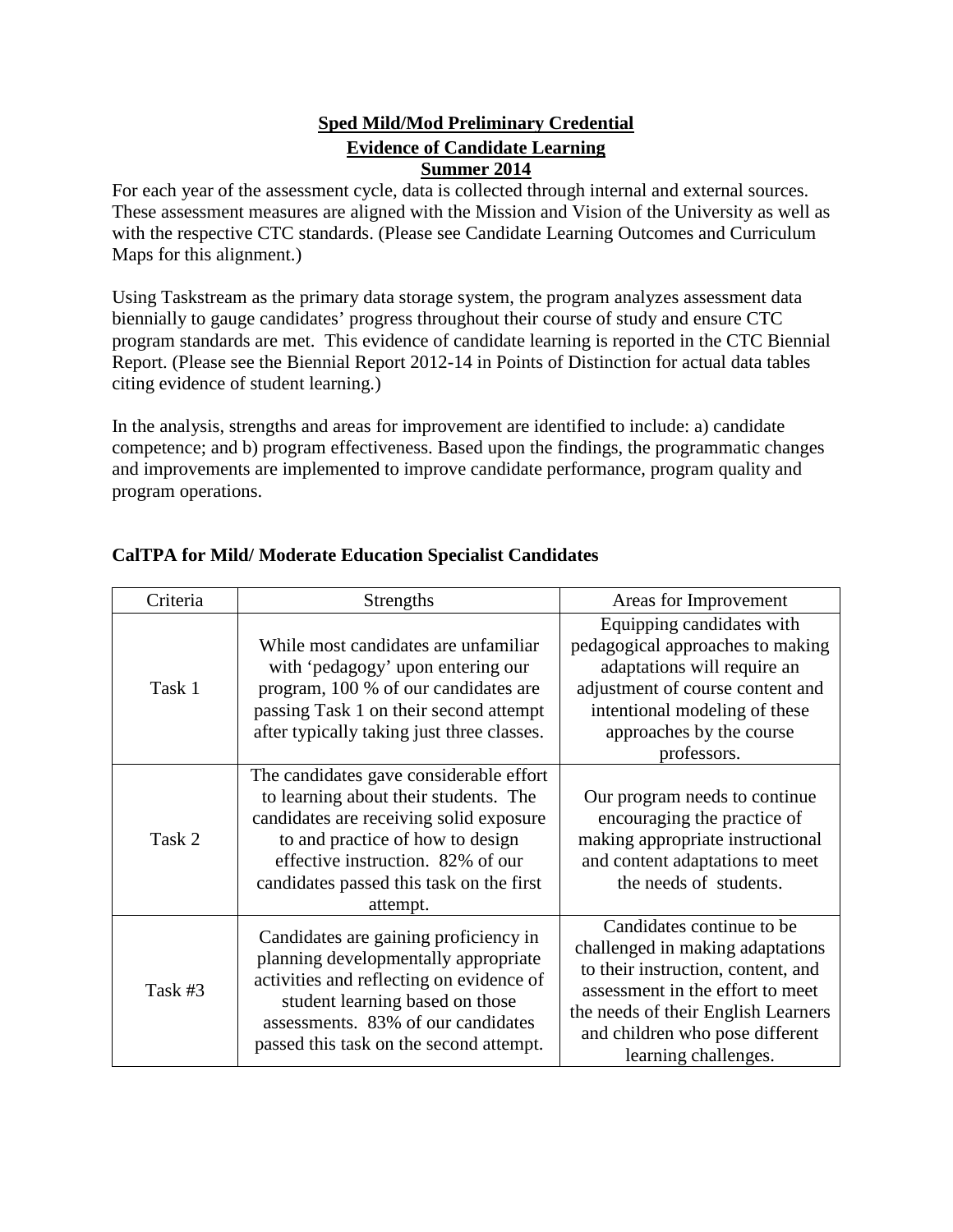| Task #4 | The criteria in Task 4 became one of the<br>higher scoring criteria. Candidates<br>passed this task on the first attempt, with<br>an average mean score of 3.21/4 | Candidates are in the final clinical<br>practice experience and they<br>continue to be challenged with<br>developing appropriate adaptations<br>to meet the learning needs of all<br>students. |
|---------|-------------------------------------------------------------------------------------------------------------------------------------------------------------------|------------------------------------------------------------------------------------------------------------------------------------------------------------------------------------------------|
|---------|-------------------------------------------------------------------------------------------------------------------------------------------------------------------|------------------------------------------------------------------------------------------------------------------------------------------------------------------------------------------------|

## **EDU 600 Philosophy of Education Signature Assignment**

| Criteria                                                                                        | Strengths                                                                              | Areas for Improvement                                           |
|-------------------------------------------------------------------------------------------------|----------------------------------------------------------------------------------------|-----------------------------------------------------------------|
| Knowledge of research-<br>based theories and<br>principles of human<br>learning and development | Candidates passed this<br>criteria with a mean score of<br>4.0/4                       | No improvement needed                                           |
| Knowledge about how<br>these theories affect<br>classroom practice.                             | Candidates passed this<br>criteria with mean scores<br>ranging from $3.0/4 - 3.83/4$ . | No improvement needed but<br>continued emphasis<br>recommended. |
| Reflection on how these<br>theories affect and resonate<br>with candidates' beliefs.            | Candidates passed this<br>criteria with mean scores<br>ranging from $3.0/4 - 4.0/4$ .  | No improvement needed but<br>continued emphasis<br>recommended. |
| Presentation is<br>grammatically correct,<br>spelling is correct, layout is<br>organized.       | Candidates passed this<br>criteria with mean scores<br>ranging from $3.89/4 - 4.0/4$   | No improvement needed.                                          |

## **EDU 610 Methods of Teaching Reading and Writing Signature Assignment**

| Criteria                                                                        | <b>Strengths</b>                                                                      | Areas for Improvement      |
|---------------------------------------------------------------------------------|---------------------------------------------------------------------------------------|----------------------------|
| Data collection through                                                         | Candidates passed this                                                                | No improvement needed with |
| anecdotal observation and                                                       | criteria with mean scores                                                             | continued emphasis         |
| student conferences                                                             | ranging from $3.04/4 - 3.92/4$ .                                                      | recommended.               |
| Data collection to                                                              | Candidates passed this                                                                | No improvement needed with |
| determine student ELD                                                           | criteria with mean scores                                                             | continued emphasis         |
| abilities                                                                       | ranging from $3.25/4 - 3.75/4$ .                                                      | recommended.               |
| Data collection through<br>administration of literacy<br>assessment instruments | Candidates passed this<br>criteria with mean scores<br>ranging from $3.50/4 - 3.92/4$ | No improvement needed.     |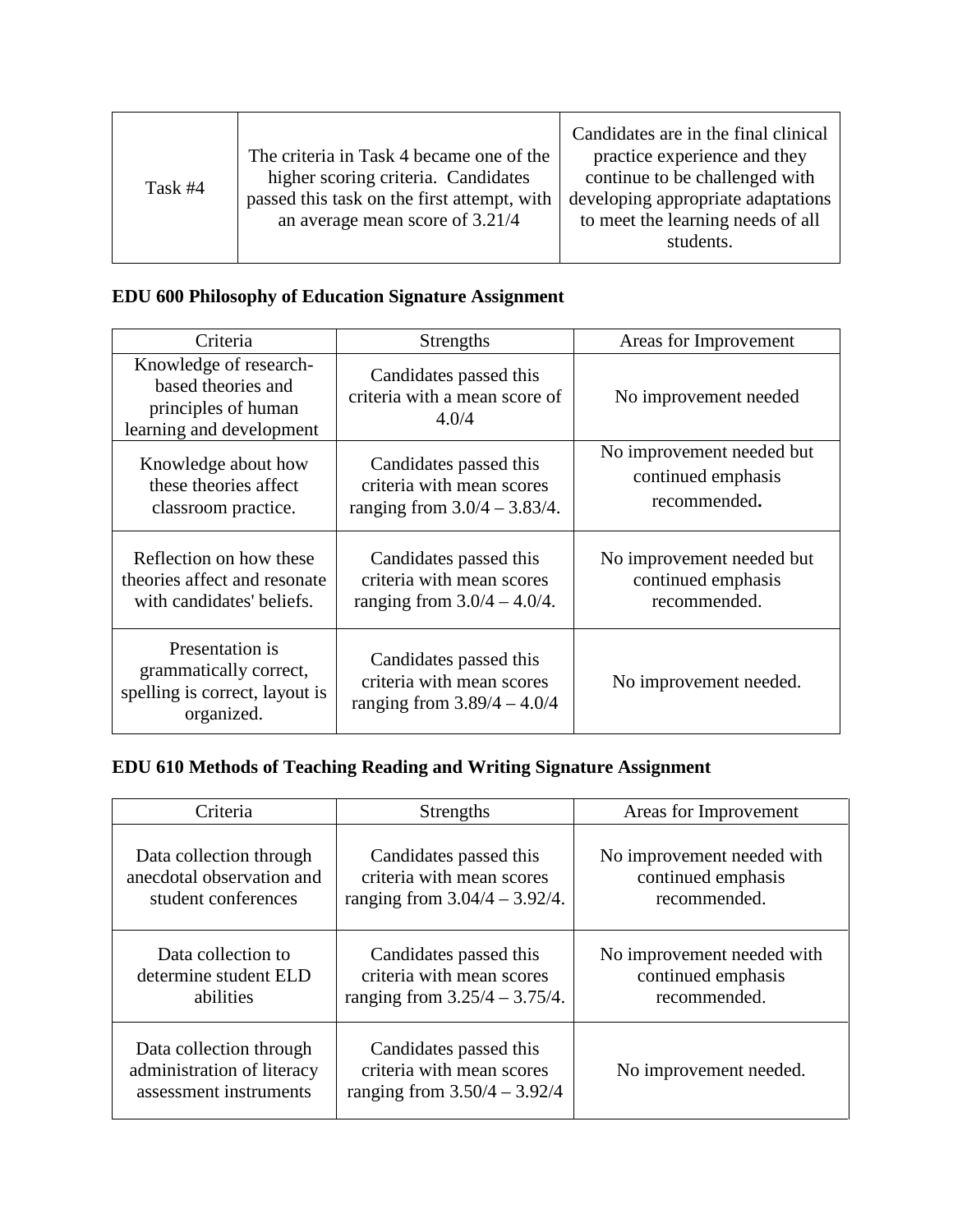| Reflection on student<br>strengths and areas for<br>growth    | Candidates passed this<br>criteria with mean scores<br>ranging from $3.67/4 - 3.83/4$ | No improvement needed. |
|---------------------------------------------------------------|---------------------------------------------------------------------------------------|------------------------|
| Setting learning goals or<br>next steps for student<br>growth | Candidates passed this<br>criteria with mean scores<br>ranging from $3.63/4 - 3.67/4$ | No improvement needed. |

# **EDU 650 Assessment and Services for Students with Disabilities Signature Assignment**

| Criteria                                                          | <b>Strengths</b>                                                                     | Areas for Improvement                                                                               |
|-------------------------------------------------------------------|--------------------------------------------------------------------------------------|-----------------------------------------------------------------------------------------------------|
| Ecological Inventory                                              | Candidates passed this<br>criteria with means scores<br>ranging from 3.47/4 4.0/4    | No improvement needed with<br>continued emphasis<br>recommended.                                    |
| Target behavior interfering<br>with learning                      | Candidates passed this<br>criteria with mean scores<br>ranging from $2.86/4 - 4.0/4$ | The program team needs to<br>review this signature assignment<br>to determine its overall efficacy. |
| Data collection of presence<br>and absence of behavior            | Candidates passed this<br>criteria with mean scores<br>ranging from $2.89/4 - 4.0/4$ | The program team needs to<br>review this signature assignment<br>to determine its overall efficacy. |
| Functional analysis of data<br>with hypothesis and<br>rationale   | Candidates passed this<br>criteria with mean scores<br>ranging from $3.28/4 - 4.0/4$ | No improvement needed with<br>continued emphasis<br>recommended.                                    |
| Goal development: reduce<br>behavior interfering with<br>learning | Candidates passed this<br>criteria with mean scores<br>ranging from $2.83/4 - 4.0/4$ | The program team needs to<br>review this signature assignment<br>to determine its overall efficacy. |